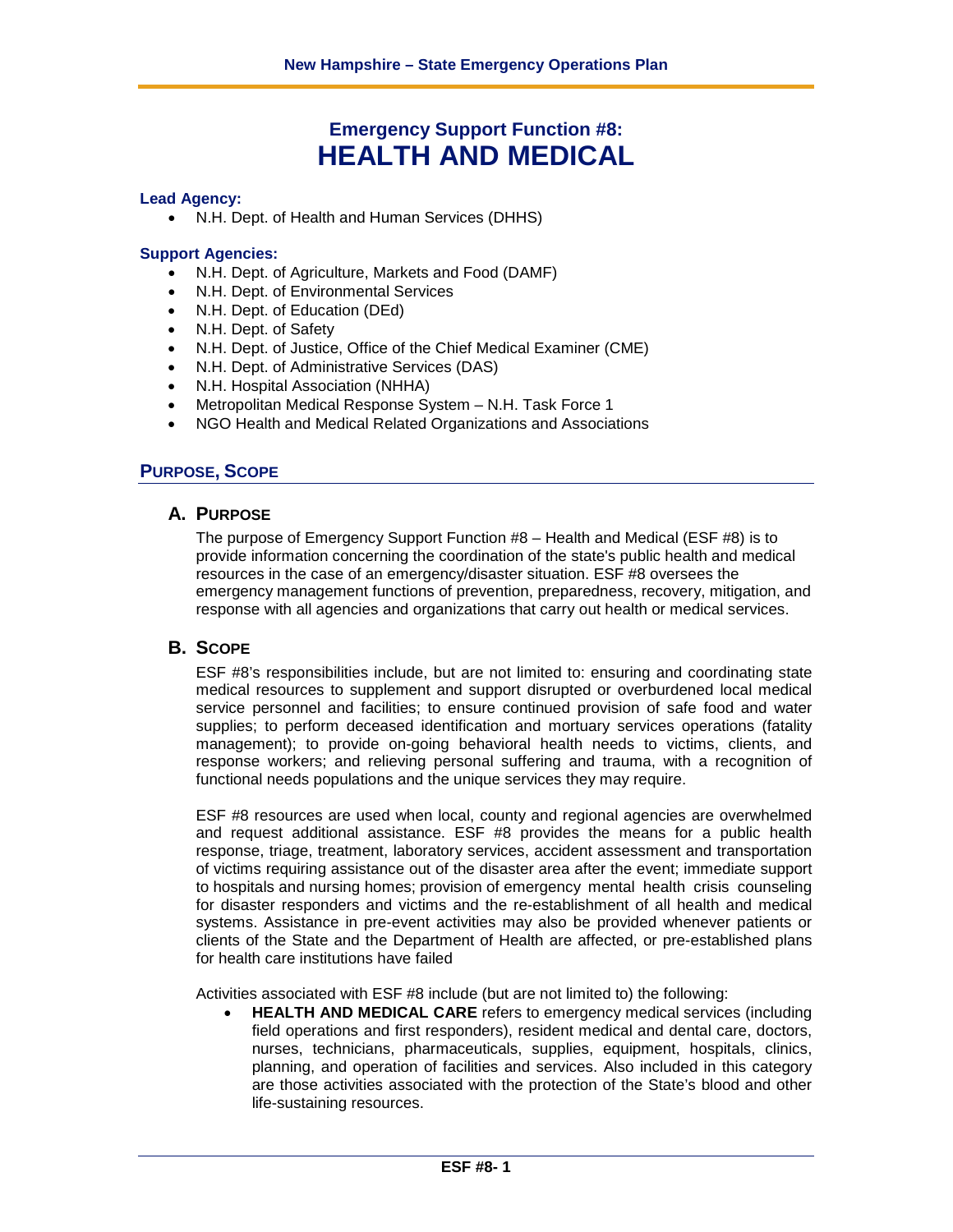- **PUBLIC HEALTH AND SANITATION** refers to the services, equipment, and staffing essential to protect the public from communicable diseases and contamination of food and water supplies; development and monitoring of health information; inspection and control of sanitation measures; inspection of individual water supplies; disease vector and epidemic control; immunization; and laboratory testing.
- **BEHAVIORAL HEALTH**, to include crisis counseling and psychological first aid, refers to the professional personnel, services, and facilities to relieve mental health and/or substance abuse problems caused or aggravated by a disaster or its aftermath.
- **DECEASED IDENTIFICATION AND MORTUARY SERVICES** refers to the identification, registration, certification, and disposition of human remains.
- **Chemical, Biological, Radiological, and Nuclear (CBRN) MONITORING/ACCIDENT ASSESSMENT/PROTECTIVE ACTIONS** refers to the monitoring of chemical, biological, radiation and nuclear contamination, assessing the impact upon the population, food, water, and based on findings, making recommendations for protective actions to ensure the public's safety.
- **MASS CASUALITY INCIDENT** refers to any incident in which emergency medical service resources, such as personnel and equipment are overwhelmed by the number and severity of casualties.
- **Mass Fatality** refers to an incident where the number of deaths overwhelms the capabilities of the Chief Medical Examiner's Office and local mortuary providers.

**(Special Note: Responsibilities under ESF #8 may expand and incorporate specialized activities for incidents involving radiological emergencies. Refer to**  *Radiological Emergency Response for Nuclear Facilities Incident Annex F* **for roles and responsibilities.)**

# **SITUATION AND ASSUMPTIONS**

# **A. SITUATION**

In most emergency or disaster situations, there may be a sudden and prolonged need of the public for health and medical care. These resources must be temporarily realigned from established programs at the local, regional, or state level to provide such assistance. Careful coordination is required to avoid creating a decrease in care capacity in other areas. Demand for skilled health professionals is often high in the aftermath of a disaster or emergency, stressing the entire healthcare system from patient transport to hospital-based medical care, and from pharmaceutical services to laboratory testing. Some incidents may also necessitate the need for fatality management.

Additionally, disasters impact populations of all types and with different functional needs. This necessitates a careful approach to ensuring access to health, emotional, and medical care for the "at risk" populations.

#### **B. ASSUMPTIONS**

- **1.** It is increasingly probable that an incident will occur which will require activation (partial or complete) of ESF #8.
- **2.** All emergencies/disasters have a public health related component, and problems related to health and medical can take multiple forms within an incident or be singular in nature.
- **3.** The activities listed in this ESF can be modified during an incident as necessary to meet the health and medical response requirements of each incident. Such modifications will be discussed with the appropriate support agency.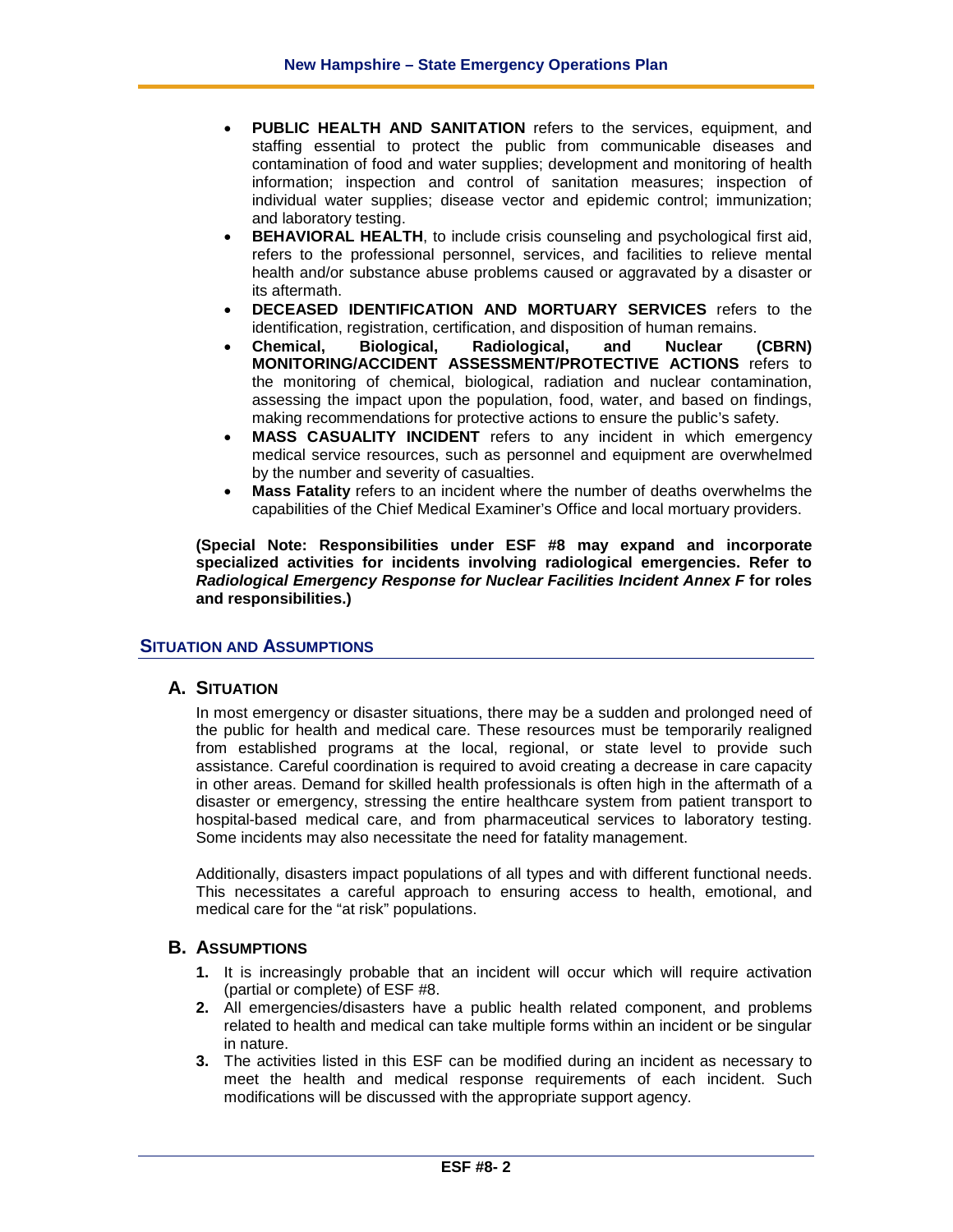- **4.** It is impossible to predict how notification of a Mass Casualty or Mass Fatality event will occur. What agency is contacted initially and by whom will vary from jurisdiction to jurisdiction as well as by type of incident. If there are five or more deaths related to the incident the Assistant Deputy Medical Examiner must call the Chief Medical Examiner.
- **5.** The accuracy of initial Mass Casualty or Mass Fatality reports will likely vary according to the agency or individual reporting the incident.
- **6.** The Chief Medical Examiner (OCME) is the Lead Entity in a mass fatality incident.
- **7.** The OCME must be contacted prior to the removal of any human remains from an incident scene.
- **8.** During a mass fatality incident the OCME may have insufficient personnel, equipment and storage capacity to handle significant numbers of deceased individuals.
- **9.** Depending upon the type and magnitude of the disaster, the safety of the food and water supply may be jeopardized. Likewise, the lack of sanitation services may pose a threat to the public from a communicable disease perspective.
- **10.** CBRNE incidents may require specialized response.
- **11.** In radiological and other CBRNE events, the extent of contamination must be defined and monitored, and assessments must be made on the impact to the public, food, water, and agriculture. Furthermore, protective actions (e.g. sheltering in place, evacuation) and decontamination strategies must be identified to ensure the public's safety and well-being. Refer to the Radiological Emergency Response Plan.
- **12.** Each agency will be responsible for initiating legislative, and licensure/certification changes, as needed, to ensure preparedness, response, recovery, and mitigation requirements are met.
- **13.** The needs of the response community when in the field will also have to be met in order to ensure response capabilities are maintained.
- **14.** Working with the ESF #8 Lead Agency, each support agency should be identified for the provision of different components incorporated in this ESF and plans should be developed accordingly.
- **15.** Functional Needs Population Emergencies can intensify an individual's limitations through the loss or temporary separation of required medications, durable medical supplies and specialized equipment or due to the stress brought on by the incident.

# **CONCEPT OF OPERATIONS**

# **A. GENERAL**

- **1.** When activated, the ESF #8 representative at the State Emergency Operations Center (SEOC) will be responsible for the activating resources through the ESF support agencies, coordinating their activities and collecting, evaluating, and disseminating information on services provided and anticipated.
- **2.** The ESF #8 representative will assist ESFs and other support agencies in effectively addressing and responding to the functional needs of their target populations and make available resources and methods that are available to address those functional needs.
- **3.** The population of persons with Access and Functional Needs include, but is not limited to, those who are not self-sufficient or do not have or have lost adequate support from caregivers, family, or friends and need assistance with, but not limited to:
	- a. Activities of daily living such as bathing, feeding, going to the toilet, dressing and grooming;
	- b. Managing unstable, chronic, terminal, or contagious health conditions that require special observation and ongoing treatment;
	- c. Managing medications, intravenous (IV) therapy, tube feeding, and/or regular vital signs;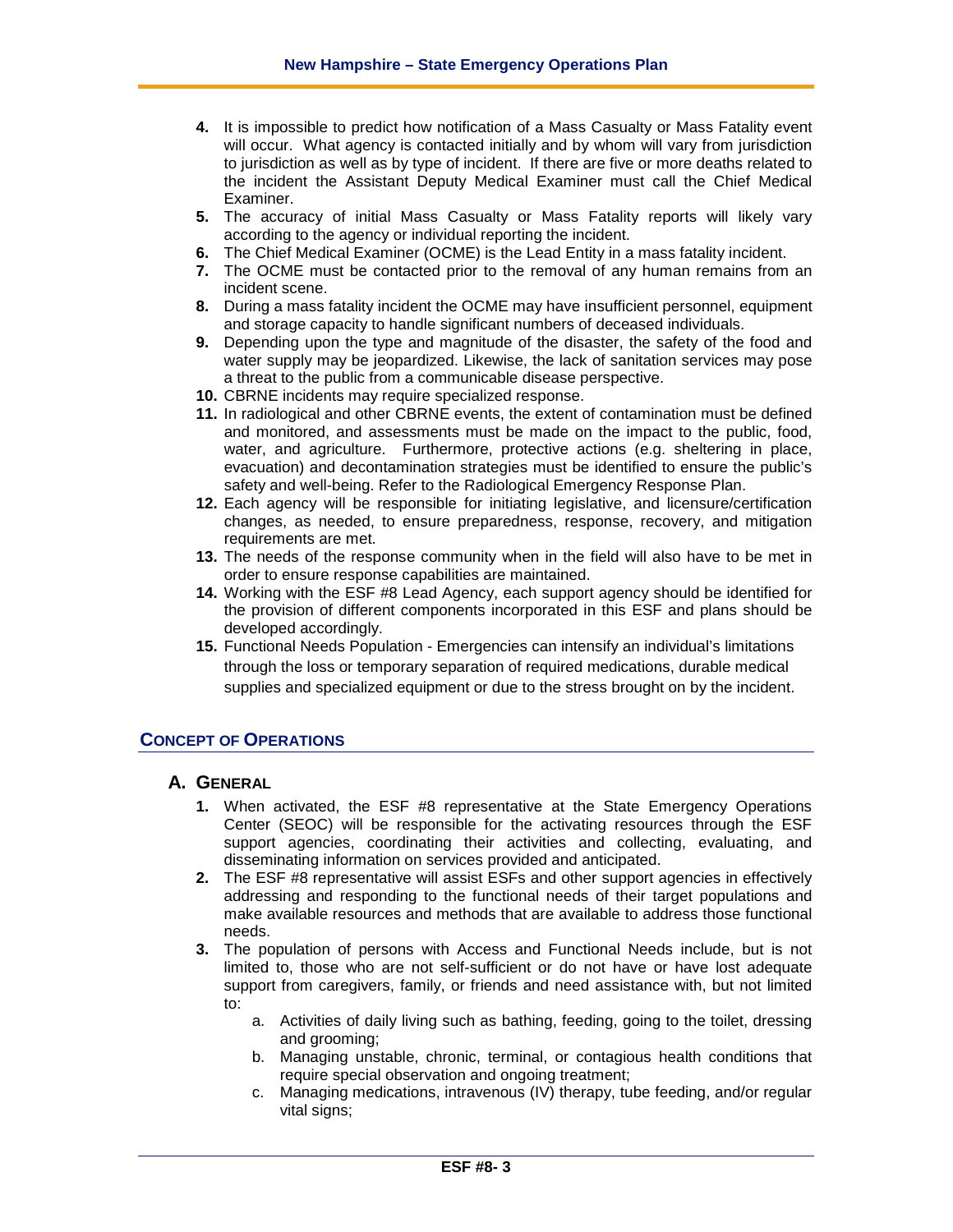- d. Medical readings;
- e. Dialysis, oxygen, and suction administration;
- f. Managing wounds, catheters, or ostomies; and,
- g. Operating power-dependent equipment to sustain life.

People with visible and hearing disabilities tend to be automatically, but sometimes mistakenly, placed in this category.

- **4.** The status of ESF #8 resources will be tracked during activation. Activities taken by ESF #8 agencies in support of the ESF #8 mission will be recorded/documented on WebEOC.
- **5.** The ESF #8 Lead is responsible for the planning and execution of activities and assuring the establishment of any memorandums of understanding (MOUs) or Letters of Agreement (LOAs), in conjunction with ESF# 7, that may be needed for the effective use and activation of additional resources and capabilities.
- **6.** Unified Command will be used to the greatest extent possible to manage ESF #8 assets in the field due to the number and variety of government and private sector organizations that may be involved. An Area Command Structure may also be implemented to better serve the delivery of services to the field.
- **7.** In the case of a Public Health Emergency or biological, radiological or nuclear event, NH Department of Health and Human Services (DHHS) may become a member of the Unified Command and/or the Lead Agency for the event.
- **8.** Providing nutrition assistance; includes working with state agencies to determine nutrition assistance needs, to obtain appropriate food supplies, to arrange for delivery of the supplies, and to administer the Disaster Food Stamp Program.
- **9.** The ESF #8 representative in the SEOC will keep all components within DHHS and its support agencies informed of health and medical issues surrounding the incident.
- **10.** Heath and medical related agencies associated with ESF #8 activity will compile incident assessment reports and transmit them to the ESF #8 representative in the SEOC, as needed or requested. The ESF #8 representative in the SEOC will collect, evaluate, and report current conditions to appropriate emergency agencies relative to assessments, health and medical facilities, staffing, equipment, and supplies.
- **11.** Information on patients/casualties evacuated from an affected area to other medical facilities will be restricted pursuant to HIPPA.
- **12.** ESF #8, working with ESF #7, will assure the procurement of supplies and equipment (e.g. refrigeration units, body bags, stretchers, embalming supplies) as required to maintain appropriate condition of the deceased until proper identification, notification, and disposition can be determined. Use of existing morgues and forensic personnel will be coordinated with state personnel, dental/medical school personnel, and other resources, as necessary.
- **13.** Initial recovery efforts may commence as response activities are taking place. ESF #8 will work with HSEM to identify potential needs for long-term assistance.
- **14.** All agencies involved in ESF #8 will develop, test, and maintain listings of points of contact, available resources, status of committed and uncommitted resources, agency contracts and agreements and mutual aid partners.
- **15.** Functional Needs Population Support for individuals who do not have or who have lost adequate support from caregivers, family, or friends must be determined on a case-by-case basis. For example, after an emergency some people with mental illness may be able to function well with healthy responses and coping skills while others with serious and persistent mental illness may need a protected and supervised setting. People with supervision needs can include, but not limited to:
	- a. Unaccompanied children.
	- b. People with conditions such as Autism Spectrum Disorders, dementia, Alzheimer's and psychiatric conditions such as depression, schizophrenia, and intense anxiety.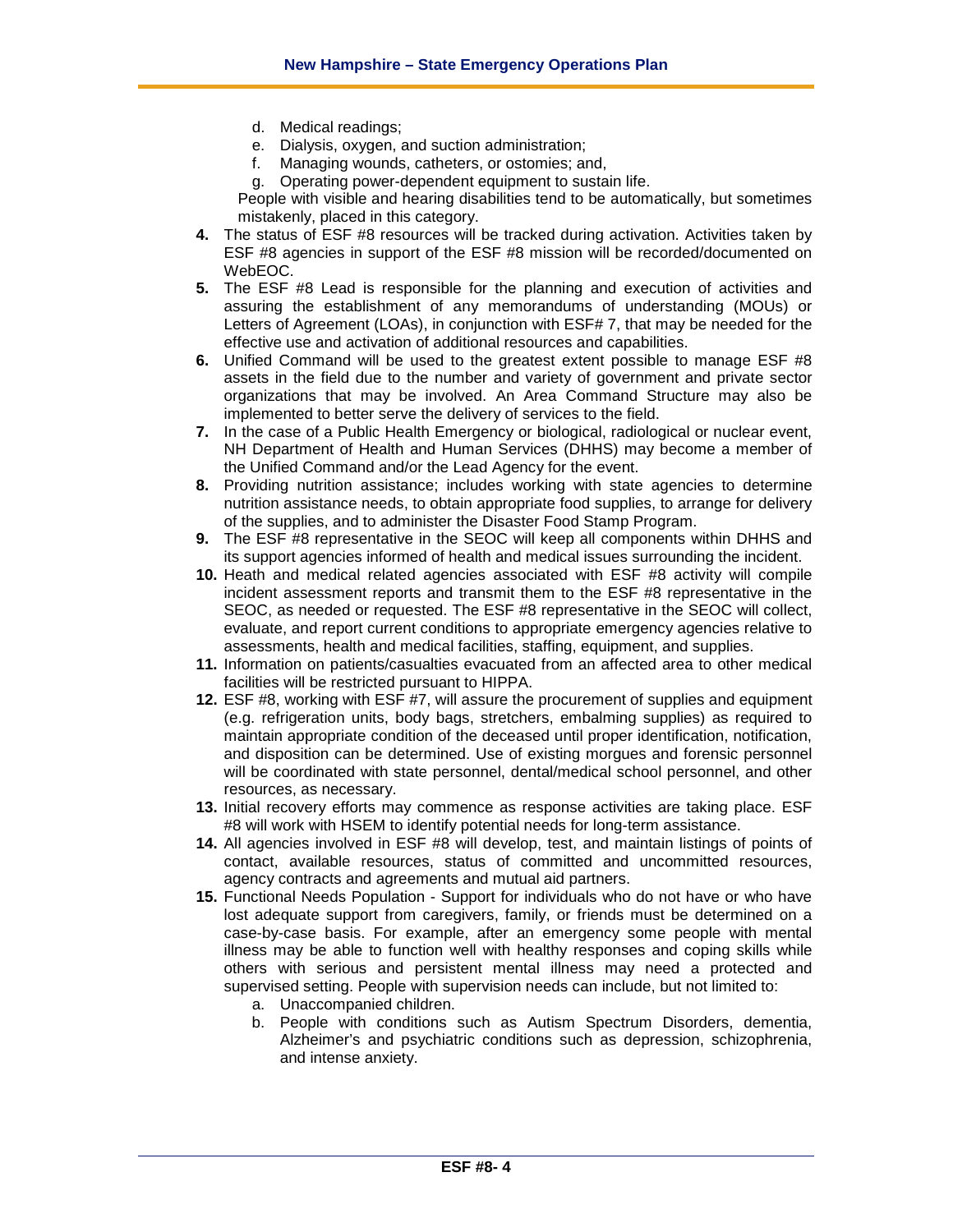- c. People who decompensate because of transfer trauma, trauma stressors that exceed their ability to cope, or lack of ability to function in a foreign environment.
- d. People who function adequately in a familiar environment, but become disoriented and lack the ability to function in an unfamiliar environment.
- e. In general, all ESFs may require technical assistance and/or guidance for meeting the needs of individuals with these challenges.
- **16.** Persons with functional needs are those who need assistance to be able to maintain their health and independence, and to be able to manage the stresses of mass sheltering, evacuation, and other types of response activities. Effectively meeting these needs can prevent secondary conditions and institutionalization for some persons, and can reduce the use of scarce, expensive, and intensive emergency medical services. Maintaining functional independence can include:
	- a. Medical stabilization replacing essential medications (blood pressure, seizure, diabetes, psychotropic, etc.).
	- b. Functional mobility restoration replacing lost or damaged durable medical equipment (assistive communication devices, wheelchairs, walkers, scooters, canes, crutches, etc.).
	- c. Replacing essential consumable supplies (catheters, ostomy supplies, padding, dressings, sterile gloves, etc.)
	- d. Assistance with orientation for those with visual limitations.

Close collaboration and development of unique strategies will occur with ESF  $#6 -$ Mass Care, Housing and Human Services and the Long Term Community Recovery and Mitigation plan.

#### **ORGANIZATION AND ASSIGNMENT OF RESPONSIBILITIES**

# **A. ACTIVITIES ASSOCIATED WITH FUNCTION:**

Activities include, but are not limited to:

- **1.** ESF #8 Lead Agency will assure development and implementation of plans for the protection and safety of the whole community through coordination of preparedness, response, recovery and mitigation activities associated with agency mission. Coordinate with other support agencies, ESFs, Support Agencies and external partners to meet mission requirements.
- **2.** ESF #8 Lead Agency will provide available, trained personnel to serve as the ESF #8 representatives in the SEOC.
- **3.** All ESF #8 agencies will maintain and update WebEOC for their respective agency;
- **4.** All responding personnel have access to their agency's available and obtainable resources. The status of resources are continuously tracked during an activation of the SEOC. Such personnel have access to appropriate records and data needed for an ESF #8 response (e.g., mutual aid compacts, facilities listings, maps).
- **5.** Participating in the evaluation and mission assignment of ESF #8 resource requests submitted to the SEOC including resources that are available through mutual-aid agreements, compacts, and/or FEMA.
- **6.** Supporting the development of situation reports and action plans for ESF #8 during activation of the SEOC.
- **7.** Providing Subject Matter Experts (SME's) as requested to support public notification and information and other emergency response activities.
- **8.** Assisting in revisions/updating of ESF #8 and other appropriate and related response/mitigation plans.
- **9.** Working with the Safety Officer to ensure the health and safety of volunteers and response workers.
- **10.** Lead Agency will develop, as appropriate, operating procedures to implement the ESF #8 Emergency Prevention/Preparedness/Response/Recovery/Mitigation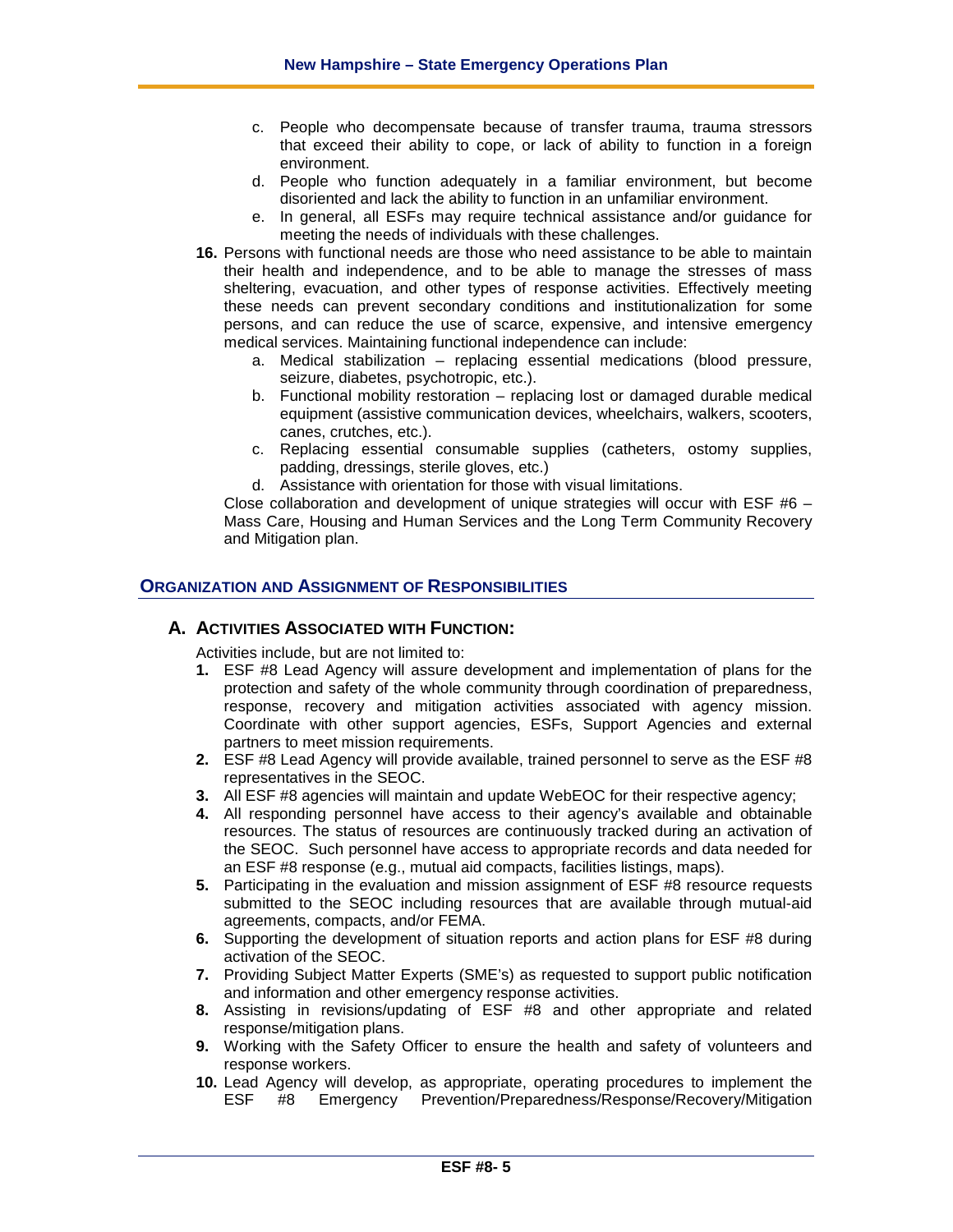functions ensuring that each function addresses the functional needs population. Working with support agencies to assure maintenance and periodic updating/revision of this ESF.

- **11.** Working with ESF #6 to assure food safety at appropriate facilities, provision of adequate health services and sanitation, offering crisis mental health counseling, disease surveillance, etc.
- **12.** Coordinating and directing the activation and deployment of State volunteer health/medical personnel, supplies, and equipment.
- **13.** The DHHS Emergency Services Director, or designee, will be in charge of determining the need and appropriateness to relax (or suspend) any related statutes, legislation, regulations and laws from appropriate oversight agency/department or State legislature to protect the public safety and meet disaster or emergency needs.
- **14.** Developing and maintaining points of contact, agency missions, etc. for support agencies.
- **15.** Preparing and maintaining lists of available resources that may be activated upon request.
- **16.** Providing information on licensing and credentialing of individuals/assets and resources.
- **17.** Assisting in the planning process as requested.
- **18.** Maintaining Liaisons.
- **19.** Activating available resources upon request.

# **B. COORDINATION WITH OTHER EMERGENCY SUPPORT FUNCTIONS:**

All ESFs will coordinate, as appropriate, with other ESFs by:

- **1.** Notifying partners of available resources, including meeting specialized needs and requirements.
- **2.** Providing availability of subject matter experts for specialized requirements.
- **3.** Coordinating all communications and messaging to the public through the PIO/JIC.
- **4.** Notifying partner of the availability of facilities that may be used for parking, storage, collection and staging areas.
- **5.** Setting and maintaining public safety/security perimeters including emergency zones around contaminated areas.

# **DIRECTION AND CONTROL**

**1. Organizational Chart (Command & Control):** ESF #8 shall function under the direction and control of the SEOC Operations Chief or if SEOC not activated, under the Department of Health and Human Services Operations Chief. **(***See Organizational Chart in SEOP Base Plan. Chapter IV.2.b)*. DHHS shall provide an Emergency Management Coordinator, designated by the Commissioner, to represent DHHS at the SEOC, who on behalf of the Commissioner, shall act to meet the public health and medical needs.

When a Public Health Emergency for a biological, radiological or nuclear event has been declared, a specific Command and Control will be established by the DHHS (ICC) in joint coordination with the SEOC. All comprehensive public situational awareness will continue to be released through the Lead Agency Public Information Office or the Joint Information Center (JIC) at the SEOC, when established, DHHS may assume the role of a member of the Unified Command and/or the Lead Agency for the event.

**2. Operational Facilities/Sites/Components:**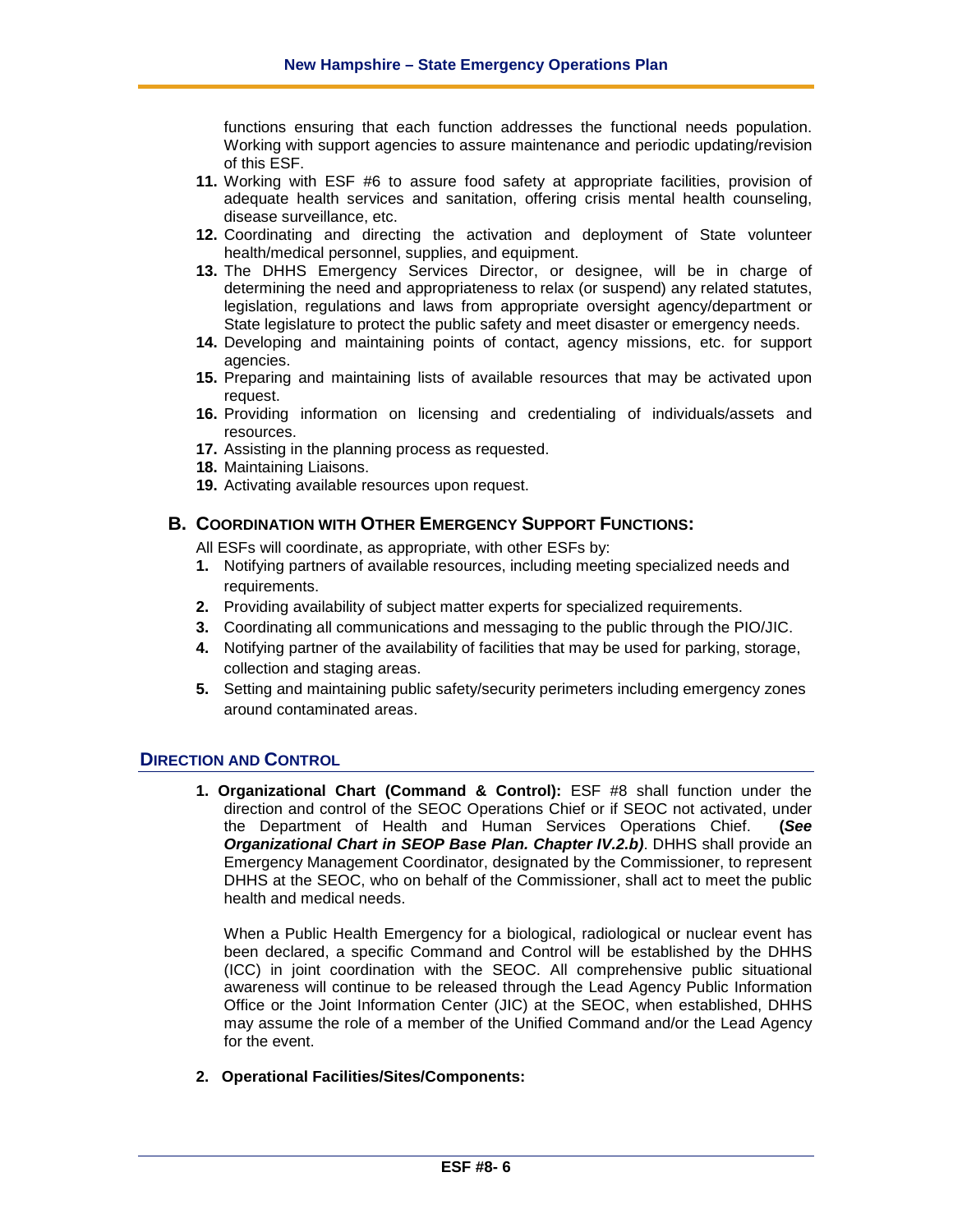In addition to the SEOC, ESF#8 may have to provide staff to the Area Command or for several emergency teams and/or co-locate at several emergency facilities simultaneously (in-state or in another state through mutual aid).

#### **3. Policies**

- a. Actions initiated under ESF #8 are coordinated and conducted cooperatively with state, and local incident management officials and with private entities, through coordination with the State Emergency Operations Center (SEOC). Each supporting agency is responsible for temporarily changing agency policies and managing its respective assets and resources after receiving direction from the ESF #8 Lead Agency.
- b. Actions taken during an emergency are guided by and coordinated with state and local emergency preparedness and response officials, Department of Homeland Security officials, appropriate federal agencies, and existing agency internal policies and procedures.
- c. The organizations providing support for each incident coordinate with appropriate ESFs and other agencies, including the Safety Officer, to ensure appropriate use of volunteers their health and safety and to ensure appropriate measures are in place to protect the health and safety of all volunteers and workers. ESF #8 will play a major role in working directly with the Safety Officer.
- d. Each support agency is responsible for managing its respective assets and resources after receiving direction from the Lead Agency.

# **NOTIFICATION AND REPORTING**

- **1. Notification**
	- a. The N.H. State Police, a municipality or State Agency will notify HSEM that an incident has occurred, or has the potential to occur, that threatens or impacts an area of New Hampshire. HSEM will gather information for on-going situational awareness and notify ESFs, as appropriate.
	- b. HSEM personnel will make the decision to activate the SEOC and determine level of activation.
	- c. If SEOC activation is determined to be necessary, the HSEM Agency Liaison will notify the ESF Lead Agency of the activation and request designated personnel to report to the SEOC or to remain on stand-by.
	- d. If necessary and appropriate, ESF #8 will activate its Incident Command Center (ICC) to coordinate health and medical response actions. The ICC will communicate and coordinate with the SEOC.
	- e. The Lead Agency will then notify the appropriate ESF Support Agencies and determine coverage/duty roster for the ESF desk in the SEOC. WebEOC will be utilized to provide continuous situational awareness.
	- f. All ESF agencies will make appropriate notifications to their regions, districts or local offices.
	- g. The above notification process will be utilized for all phases of activation and activities in which the ESF #8 will be involved.

# **2. Event Reporting**

- a. Agencies must keep their Lead Agency updated upon all activities and actions.
- b. The Lead Agency will be responsible for making periodic reports to their Sections on activities taken by the ESF, in total, during the event and assure they are properly documented.